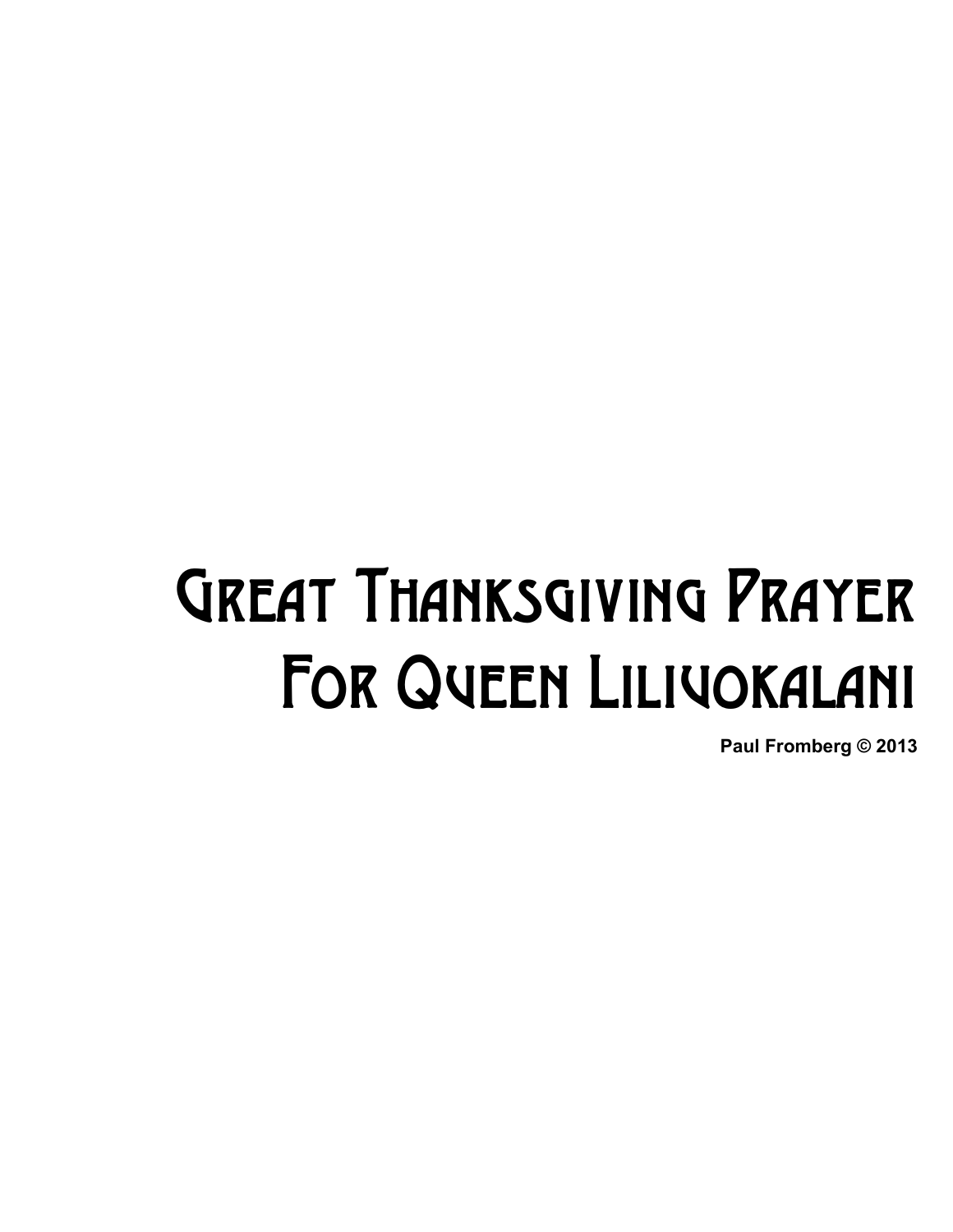*Presider* We praise you and we bless you holy and life-giving God, source of goodness, giver of perfect freedom. In the time of deep darkness, before the memory of any person, you spoke to the chaos and called all things into being. You formed the earth and scattered the sky with stars. You filled the oceans with fish of every kind and covered the hills with living things. You gave your creatures food to eat and watered the land with rain. From the rich red earth you formed humankind and filled us with your spirit, so we would know you and love you with our whole hearts.

You showed us your way through wise men and women, children and slaves, strangers and friends. And though your path was always toward life, we turned away and followed the way of death. Again and again you came to us but we would not hear your call to follow. So in the fullness of time you sent your Word to live among us. Born of your prophet Mary, Jesus walked with us and showed the way to freedom and peace. In him your light surrounds us, your love enfolds us, and your power protects us. And so, wherever we may go, you are there.